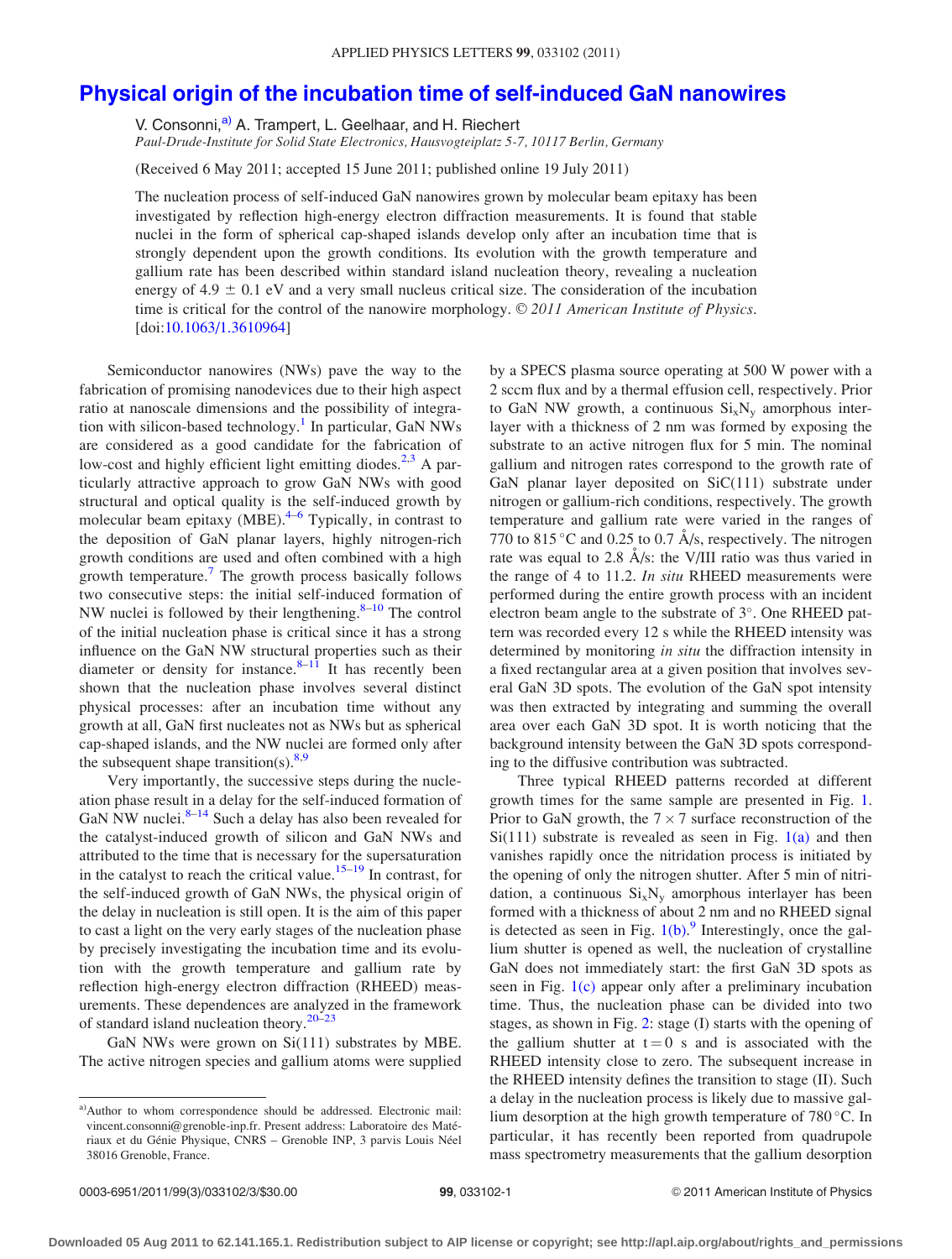<span id="page-1-0"></span>

FIG. 1. Three typical RHEED patterns collected (a) prior to GaN growth on the  $7 \times 7$  silicon surface reconstruction, (b) once the nitrogen shutter has been opened for the nitridation process, and (c) once the very first spherical cap-shaped islands have nucleated.

rate cannot be neglected in stage  $(I)$ .<sup>[14](#page-2-0)</sup> Since gallium adatoms can adsorb onto, desorb from and diffuse on the surface, metastable 2D GaN nuclei could be formed during this period whereas the probability to create a stable nucleus with critical size is low. $8.9$  Basically, the extreme growth conditions that combine very high growth temperature with very low gallium rate (i.e., high V/III ratio) are expected to make the incubation time longer. Consequently, the incubation time is a measure of the metastability limit prior to the formation of stable nuclei with critical size. $20$ 

For the self-induced growth of GaN NWs, it has been found that stable nuclei are actually spherical cap-shaped islands.<sup>8,[9](#page-2-0)</sup> Therefore, the increase in the RHEED intensity in stage  $(II)$  as depicted in Fig. 2 is related to the increase in both the density and size of spherical cap-shaped islands. It should be noted that the increase in the RHEED intensity follows a supra-linear behaviour, which is in agreement with the evolution of the x-ray diffraction intensity as described in Ref. [12](#page-2-0)



FIG. 2. Evolution of the RHEED intensity as growth proceeds for a growth temperature and gallium rate of 790 °C and 0.45 Å/s, respectively. The gallium shutter was opened at  $t = 0$  s. The transition between the two distinct consecutive stages is indicated by the vertical dotted line. The insets represent simple sketches of the GaN island shapes characteristic for the two stages: subcritical nuclei are represented in stage (I), whereas stable nuclei in the form of spherical-cap shaped islands are present in stage (II).



FIG. 3. (Color online) Evolution of the incubation time with the growth temperature. The gallium rate is  $0.45 \text{ Å/s}$ , which corresponds to a V/III ratio of 6.2. The inset represents the variation of  $ln(t_{\text{incubation}})$  vs  $1/T_{\text{growth}}$  in which a nucleation energy of  $4.9 \pm 0.1$  eV is inferred from the fit (i.e. solid line) to Eq.  $(4)$ .

from synchrotron radiation-based experiments. The very first NWs are formed only when the shape transition of spherical cap-shaped islands takes place after a characteristic time called the transition time. The total growth time  $t_{tot}$  for the selfinduced approach is thus defined as the sum of the incubation time t<sub>incubation</sub>, of the transition time t<sub>transition</sub> necessary to induce the transition from spherical cap-shaped islands to NWs, and of the actual growth (i.e. lengthening) time  $t_{\text{actual}}$ corresponding to the growth phase:  $t_{tot} = t_{incubation} + t_{transition}$  $+ t_{\text{actual}}$ . As it is shown below, the incubation time can be quite long and has to be taken into account when the growth rate is determined from NW length and growth duration.<sup>[24](#page-2-0)</sup>

Interestingly, the incubation time is highly dependent upon the growth temperature and gallium rate, as shown in Figs. [3](#page-2-0) and [4.](#page-2-0) In particular, the incubation time drastically increases from 240 to 2220 s (i.e. from 4 to 37 min) as the growth temperature is raised from  $770$  to  $815^{\circ}$ C. It is expected that the gallium desorption rate increases as the growth temperature is raised, which reduces the probability to form a spherical cap-shaped island with critical size. Similarly, the incubation time significantly decreases from 960 to 210 s (i.e. 16 to 3.5 min), as the gallium rate is increased from  $0.25$  to  $0.7$  A/s. An increase in the gallium rate is expected to enhance the probability to form a spherical cap-shaped island



FIG. 4. (Color online) Evolution of the incubation time with the gallium rate. The growth temperature is  $780^{\circ}$ C. The inset represents the variation of  $t_{\text{incubation}}$  vs  $1/R^{1.5}$  in which a nucleus critical size-dependent exponent  $p(n)$ of 1.5 is inferred from the fit (i.e. solid line) to Eq. [\(3\)](#page-2-0).

**Downloaded 05 Aug 2011 to 62.141.165.1. Redistribution subject to AIP license or copyright; see http://apl.aip.org/about/rights\_and\_permissions**